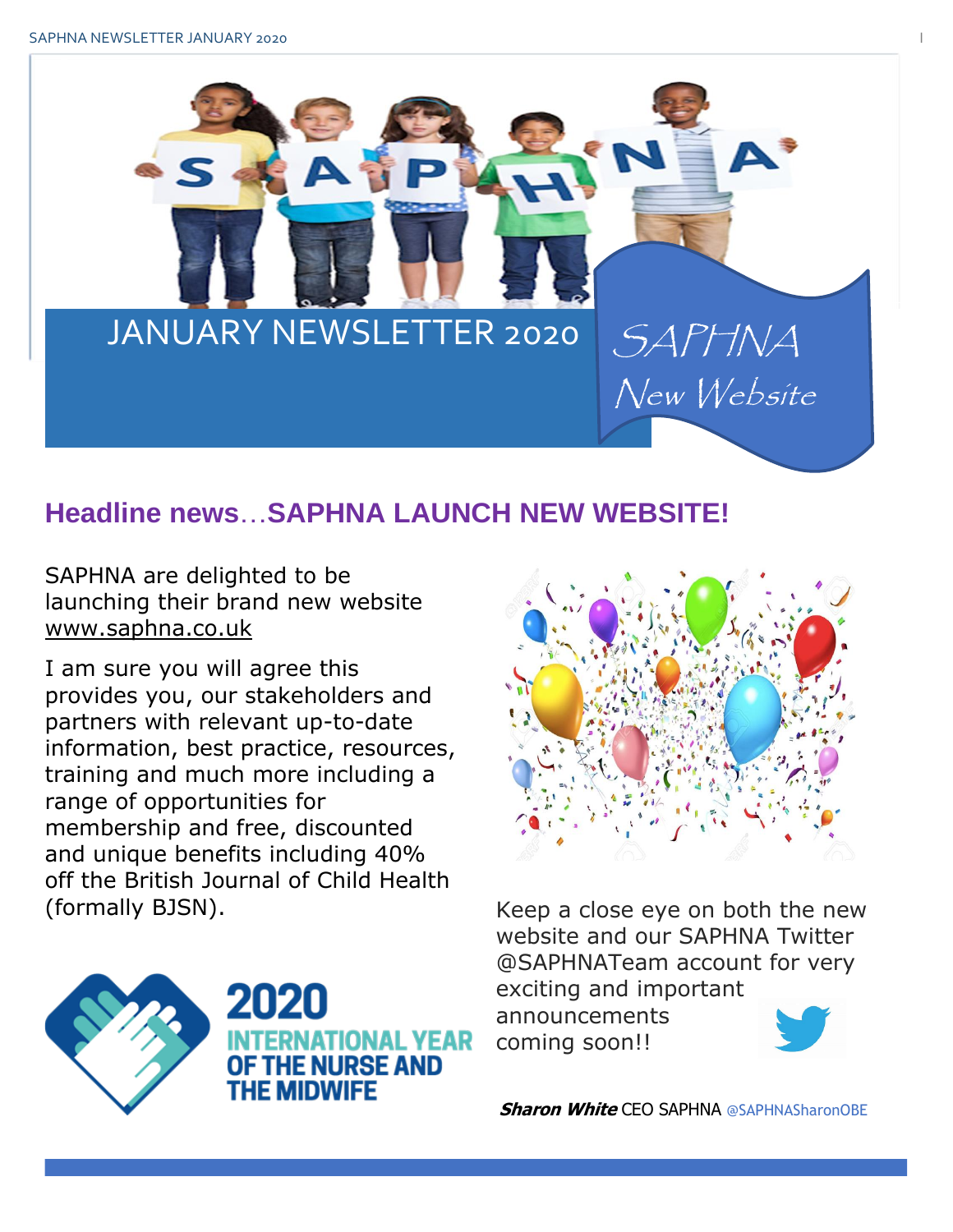Our very own SAPHNA Maggie -received the 'Cavell Star Award' for her outstanding Nursing



# contributions to School



Cavell Star Awards are given to nurses, midwives, nursing associates and healthcare assistants who have shown an exceptional level of care. The nomination was made by Sharon White, CEO of [SAPHNA:](http://www.saphna.co/) the School and Public Health Nurses Association. Sharon and Maggie worked together to build the school nursing model for the [Warwickshire Health and](https://www.compass-uk.org/services/warwickshire-school-health-wellbeing-service/)  [Wellbeing Service](https://www.compass-uk.org/services/warwickshire-school-health-wellbeing-service/) when Compass first took on the contract in November 2015. This included bringing the service in-line with modern practices and requirements; for example, bringing in an electronic version of the Health Needs Assessment, using technology to identify different triggers for various forms of support.

As with most organisational changes, this transition presented many challenges, but Sharon recalls how Maggie got colleagues and stakeholders on board and ensured the promised service was delivered:

"Maggie was brilliant at getting people to buy in which was very difficult at the time. She's strong, articulate, and highly intelligent, but she's also empathetic and diplomatic, which always gets the best from people. Her compassionate leadership style is one of the key reasons I nominated her for this award, as it has really made a difference over the years."

Over the past four years, Maggie has continued to gather evidence to demonstrate the service's positive outcomes and make adaptations where required, which has been crucial to its success. Compass has recently been recommissioned once again and continues to deliver the Warwickshire Health and Wellbeing Service with Maggie's



guidance. [https://www.warwickshire.gov.uk/schoolhea](https://www.warwickshire.gov.uk/schoolhealthandwellbeing) [lthandwellbeing](https://www.warwickshire.gov.uk/schoolhealthandwellbeing)

Alongside her role at Compass, Maggie is also the Executive Lead Officer at SAPHNA, working with Sharon to make sure school nursing services across the UK meet the needs of children, young people and families today. She has been instrumental in initiatives such as ChatHealth, which enables young people to get confidential health advice via text message.

"She's loved and respected both locally and Nationally,"said Sharon."She's a change agent – she's been key in the modernisation of school nursing." said Sharon. "She's a change agent – she's been key in the modernisation of school nursing."

Maggie said: "I'm overwhelmed to receive this award, particularly because of the background of the Cavell Star Awards which roots back to nurses who made phenomenal contributions in the early days of nursing that changed lives and brought us to where we are today.

I don't think I should get all the credit though – it only

works because we all work together and put young people at the heart of everything we do and every decision we make. I feel really proud we are able to do that, so thank you.

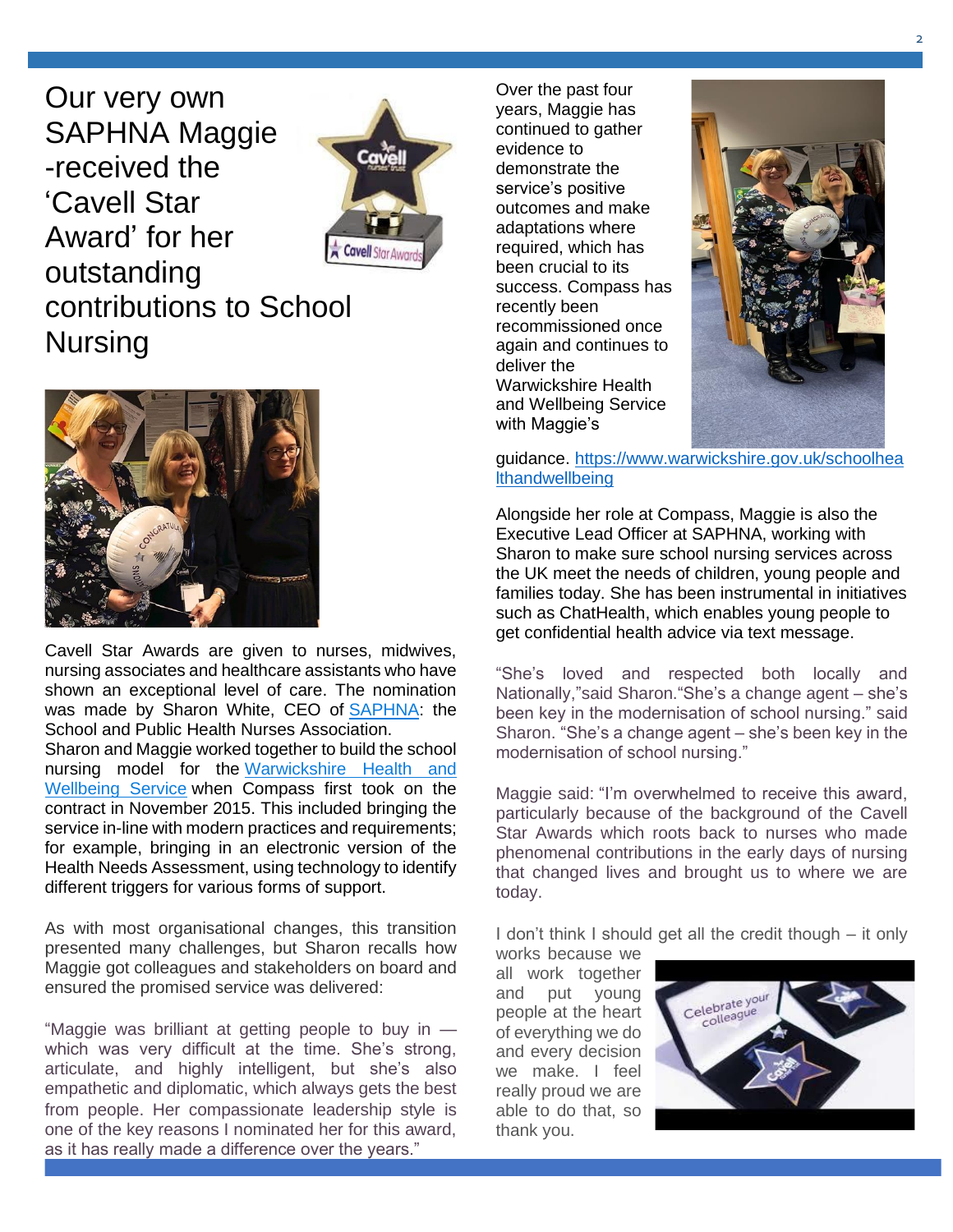## A New Year Poem from one of our very talented SAPHNA committee…







@SAPHNATeam

the SAPHNA team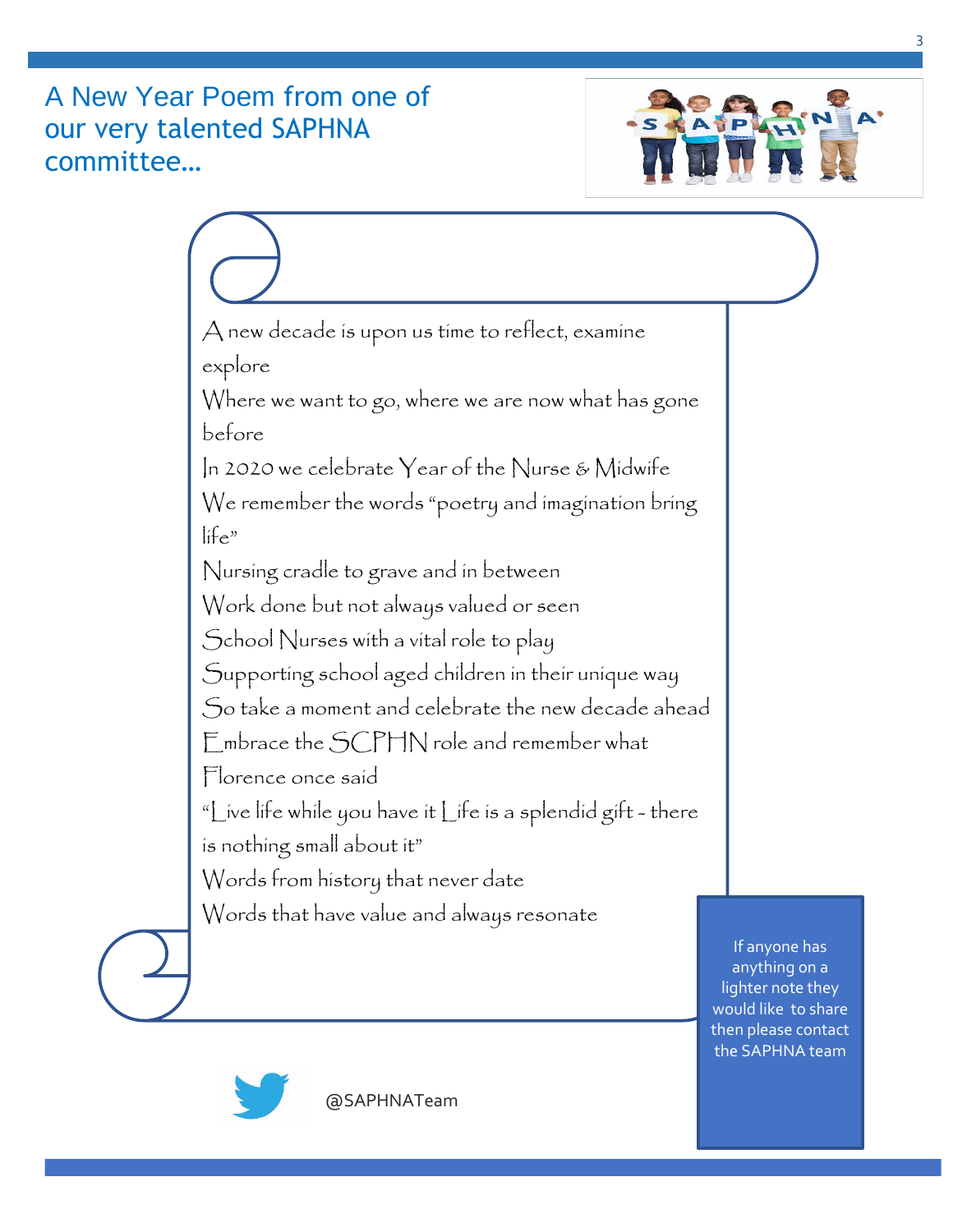## *All Our Health…and inequalities- by Lisa Webster*

I started my Nursing career as a Learning Disability Nurse 20 years ago. I loved my job and I felt honoured to work with and support such wonderful people. However, maybe I was naïve, but I was also saddened how people with learning disabilities were discriminated against in many areas but especially in healthcare. Thankfully this is improving for people with learning disabilities now with the help of legislation and more general awareness, but inequalities still exist, which I have since realised exist for many people in society.

After 10 years as a Learning Disability Nurse I moved into School Nursing where I was equally troubled (and naïve) at the inequalities children and young people face. Deprivation was on my doorstep and I hadn't noticed. I had the opportunity to complete the Specialist Community Public Health Nursing Degree which I loved but highlighted to me more than ever the injustice for children, young people and families.

School Nurses are in such a privileged position to try and help reduce inequalities and to promote health, it would just help if there were more of us!

Not to be disheartened, as a School Nurse we often underestimate the positive changes we actually do make, which are many. A highlight for me as a School Nurse was always the 'drop ins'. Being able to listen and support young people was such a privilege. Young people trust Nurses and talk openly- this cannot be underestimated- just by listening and giving a young person time can make a huge difference; which is exactly why School Nursing is an essential service.

Not only do we support young people with emotional health, we immunise, we promote health, we teach health…in fact this sounds familiar… School Nurses happen to be the very essence of 'All Our Health' prevent illness, protect health and promote wellbeing…if you don't know this guidance here is the link… [https://www.gov.uk/government/publications/all-our-health-about-the-framework/all-our-health-about-the](https://www.gov.uk/government/publications/all-our-health-about-the-framework/all-our-health-about-the-framework)[framework](https://www.gov.uk/government/publications/all-our-health-about-the-framework/all-our-health-about-the-framework)

As a School Nurse a safeguarding caseload unfortunately can be overwhelming, it was for me. I was naively thankful when some of my child protection children became 'looked after' as I thought at least they are safe. Now as a Looked After Children's Nurse I realise a lot of these young people are not 'looked after' all and yet again I am face to face with inequalities (a theme that has followed me throughout my career).

Thankfully there are some amazing foster carers out there doing an amazing job and that is so positive for many of our young people, but there are also a lot of not so positive placements and residential homes that will not be a positive experience at all. Children and young people in care have already been through so much in their short lives, neglect, bereavement, abuse…we need to love and nurture these children and young people. School Nurses are often one of the few consistencies in a looked after child's life…what a privilege!

Finally, Lemn Sissay is a poet and author of the book 'My name is why'. It is an insightful journey into the life of a young boy in care, Lemn himself. I will leave you with some of his amazing poetry…for School Nurses everywhere... School Nurses everywhere...



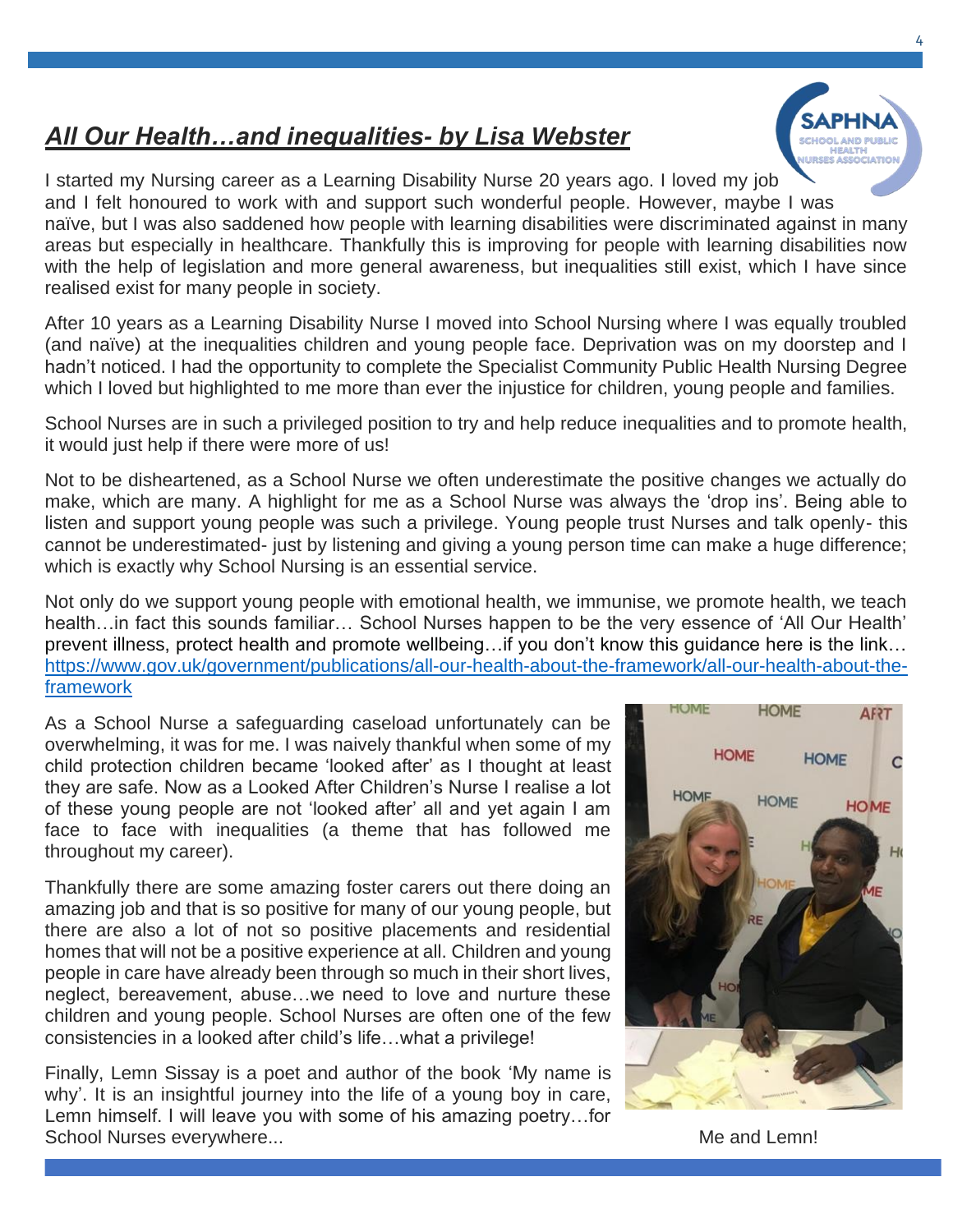## *Making a Difference (a poem to be read aloud)*

We are shaking and waking and breaking indifference We are quaking and taking and making a difference

We are working observing recording researching Wherein we're conferring subverting referring

We're counting the minutes the moments the loss Redressing the balance addressing the cost

We are citing and fighting it's all in the writing The spark is igniting in dark we are lightening

We are breaking the brackets the fact is the planet's In rackets and rackets of rackets in brackets

The systems the victims the damning the scamming The biased predicting the beating and banning

The skills we exchange the breaking of chains The actions sustained the makers of change

To relentless censors the damned and defenceless Our words are the action the louder reaction

When no one is listening we hear When heads turn away we volunteer

We work we stand tall we rise up to be counted We climb mountains

We are shaking and waking and breaking indifference We are quaking and taking and making a difference

<https://www.manchester.ac.uk/discover/magazine/features/making-a-difference/>



Lemn Sissay

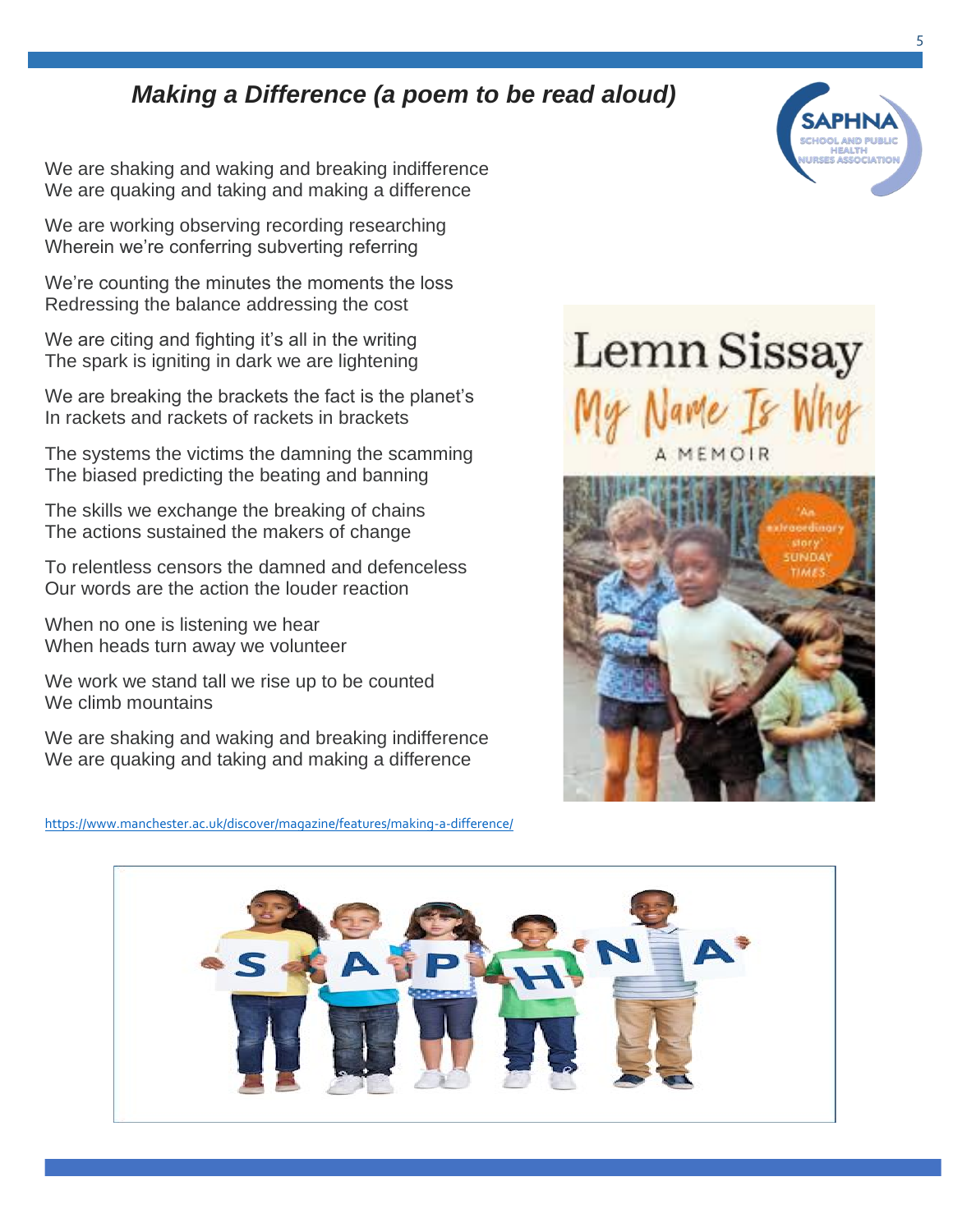## **Further reading and resources:**



**2020: Year of the Nurse.** The World Health Organization (WHO) has designated 2020 as the "Year of the Nurse and Midwife", in honour of the 200<sup>th</sup> birth anniversary of Florence Nightingale. <https://www.youtube.com/watch?v=8pNeDD5SmgI>

To support the WHO Year of the Nurse & Midwife, The Lancet will dedicate a special issue in 2020 to the theme of Nursing, covering  $#$ nursing practices around the world

Submit $\blacksquare$ [hubs.ly/H0mrFXZ0](https://nam10.safelinks.protection.outlook.com/?url=https%3A%2F%2Ft.co%2FycwPJfxAL3&data=02%7C01%7C%7C1ccb4379d68d403a56eb08d792c94f2d%7C84df9e7fe9f640afb435aaaaaaaaaaaa%7C1%7C0%7C637139265620735419&sdata=SYqJM82nvpIUDsjqNcuL9AJ2Fde6j3bAt02OidUkTzk%3D&reserved=0)

[#SupportNursesAndMidwives](https://nam10.safelinks.protection.outlook.com/?url=https%3A%2F%2Ftwitter.com%2Fsearch%3Fq%3D%2523SupportNursesAndMidwives%26src%3Dhash&data=02%7C01%7C%7C1ccb4379d68d403a56eb08d792c94f2d%7C84df9e7fe9f640afb435aaaaaaaaaaaa%7C1%7C0%7C637139265620745429&sdata=FIdvpNjzxEz0Bv0VVVFmXc%2BkkuTCaVDlLirBWrLys3s%3D&reserved=0) [#NursingNow](https://nam10.safelinks.protection.outlook.com/?url=https%3A%2F%2Ftwitter.com%2Fsearch%3Fq%3D%2523NursingNow%26src%3Dhash&data=02%7C01%7C%7C1ccb4379d68d403a56eb08d792c94f2d%7C84df9e7fe9f640afb435aaaaaaaaaaaa%7C1%7C0%7C637139265620745429&sdata=fM06KgvSJTJh9qKx17z7gKQiJt32iOC7og70dg85ZK0%3D&reserved=0) [#Nursing2020](https://nam10.safelinks.protection.outlook.com/?url=https%3A%2F%2Ftwitter.com%2Fsearch%3Fq%3D%2523Nursing2020%26src%3Dhash&data=02%7C01%7C%7C1ccb4379d68d403a56eb08d792c94f2d%7C84df9e7fe9f640afb435aaaaaaaaaaaa%7C1%7C0%7C637139265620755433&sdata=JmXsZczo2Z2PK0uy9%2Fnzxclo1Ksp3ZxU6FMerjVDIiA%3D&reserved=0) [#Midwives2020](https://nam10.safelinks.protection.outlook.com/?url=https%3A%2F%2Ftwitter.com%2Fsearch%3Fq%3D%2523Midwives2020%26src%3Dhash&data=02%7C01%7C%7C1ccb4379d68d403a56eb08d792c94f2d%7C84df9e7fe9f640afb435aaaaaaaaaaaa%7C1%7C0%7C637139265620755433&sdata=yfvdx8lrF3cCx6czY40HiGxN%2FNJobs07eOFvurdwfyA%3D&reserved=0) [pic](https://nam10.safelinks.protection.outlook.com/?url=https%3A%2F%2Ft.co%2FOqspl37oB8&data=02%7C01%7C%7C1ccb4379d68d403a56eb08d792c94f2d%7C84df9e7fe9f640afb435aaaaaaaaaaaa%7C1%7C0%7C637139265620765443&sdata=JaXPDUaIbAfPdmw1VrxE%2FeFHcXw4giE7CLhrJvti5EA%3D&reserved=0) [.twitter.com/Oqspl37oB8](https://nam10.safelinks.protection.outlook.com/?url=https%3A%2F%2Ft.co%2FOqspl37oB8&data=02%7C01%7C%7C1ccb4379d68d403a56eb08d792c94f2d%7C84df9e7fe9f640afb435aaaaaaaaaaaa%7C1%7C0%7C637139265620765443&sdata=JaXPDUaIbAfPdmw1VrxE%2FeFHcXw4giE7CLhrJvti5EA%3D&reserved=0)

#### **Don't forget Children's Mental Health week 3rd -9 th Feb 2020**

<https://www.childrensmentalhealthweek.org.uk/>

#### **New NCMP guidance**

[https://www.gov.uk/government/publications/national-child-measurement](https://www.gov.uk/government/publications/national-child-measurement-programme-conversation-framework)[programme-conversation-framework](https://www.gov.uk/government/publications/national-child-measurement-programme-conversation-framework)

## **FREE E-Learning RSE by Brook**

[https://learn.brook.org.uk](https://learn.brook.org.uk/)

#### FREE BBC PSHE/RSE Resources

https://www.dosreforschools.com/ https://www.bbc.co.uk/teach/ks1-pshe/zfyskmn https://www.bbc.co.uk/teach/ks2-pshe/zbrg7nb https://www.bbc.co.uk/teach/ks3-pshe-modern-studies/zdt3jhv https://www.bbc.co.uk/teach/gcse-national-5-pshe-modern-studies/zfwtrj6

## **Wellbeing by Dr Pooky**

<https://www.youtube.com/watch?v=DH90o3QnPik>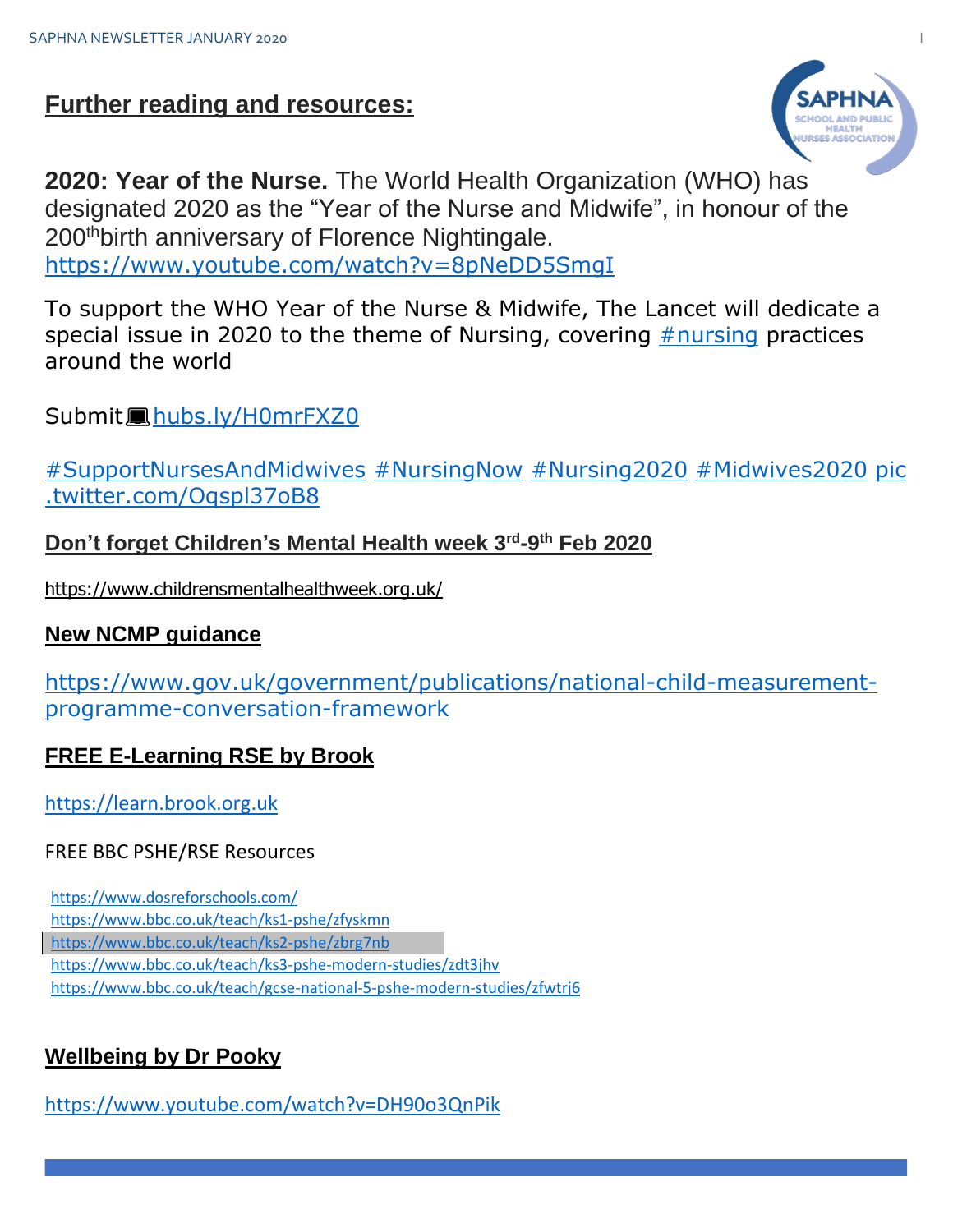



#### **ChatHealth Survey Results**

School nurses who use the ChatHealth messaging platform were invited to take part in an annual survey in November 2019. There were over 250 responses from over 70 services, including school nurses, health visitors, sexual health and mental health workers.

The survey highlighted that ChatHealth is helping to connect health teams with service users via the well-evidenced messaging platform. Respondents from services that have recently implemented ChatHealth all said their organisation's outcomes have been met. The majority said they are increasing reach and access for service users. School nurses also commented that it is helping to improve their visibility in schools.

Feedback suggests that awareness of ChatHealth varies; however three quarters of respondents think service users know about ChatHealth and almost all said they often or always promote it, usually in 1:1's, business cards, posters and in school assemblies. The NHS-based project team were consistently highly-rated for their support in helping healthcare teams to set-up and run a safe and secure messaging service.

The survey results will be used to help to steer the direction of ChatHealth's future developments, such as an improved practitioner portal and instant messaging app. Thank you to those who took the time to complete the survey.